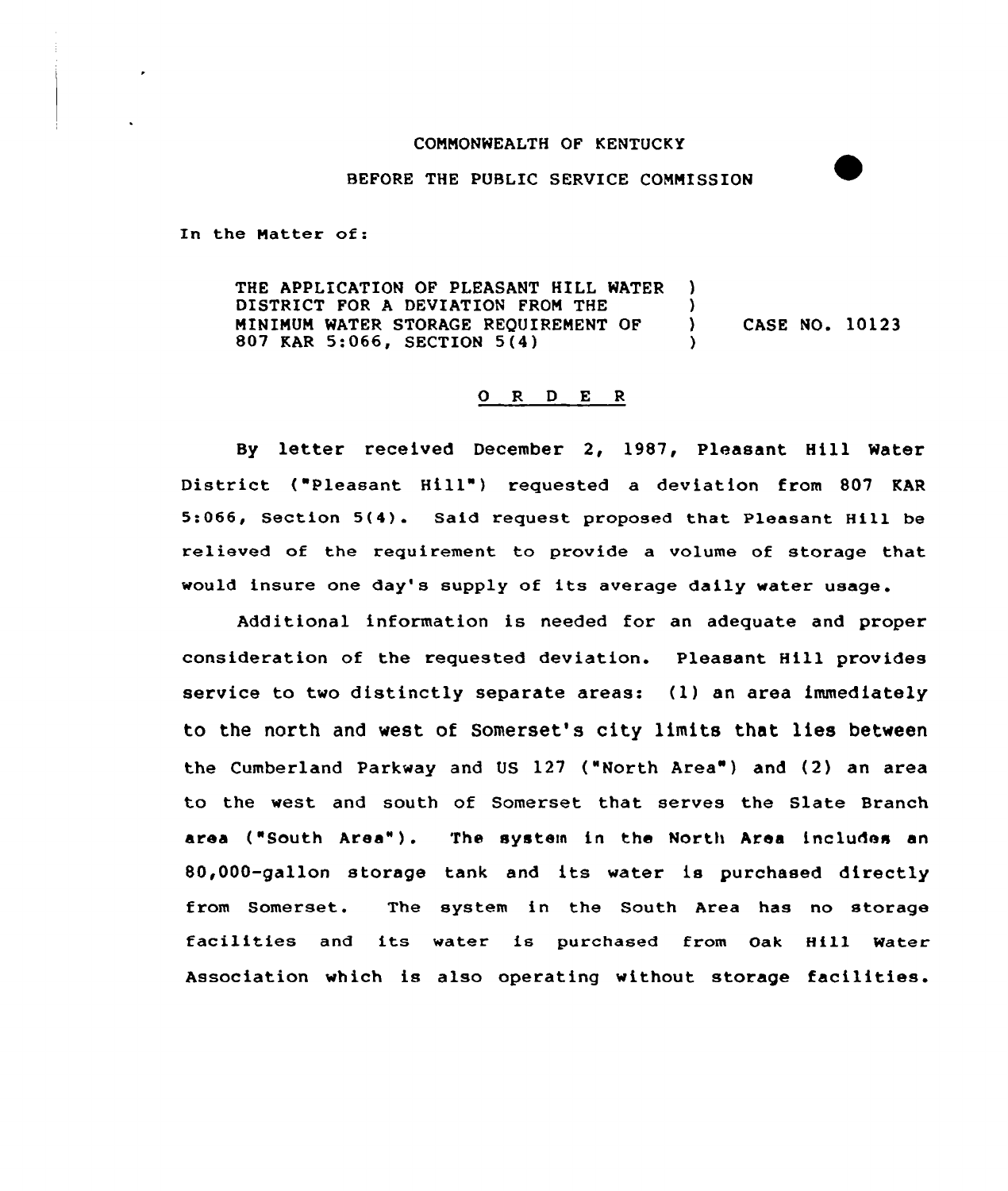Pleasant Hill should, therefore, provide separate responses to the information herein requested: one for the North and one for the South Area.

IT IS THEREPORE ORDERED that Pleasant Hill shall file an original and seven copies of the following information with the Commission with <sup>a</sup> copy to all parties of record no later than Narch 7. 1988.

1. Provide the folloving information to describe the demands for water on Pleasant Hill's distribution system.

a. Total volumes purchased and/or produced annually for 1984, 1985 and 1986.

b. Total volumes purchased and/or produced monthly for the 12 months ending December 31, 1987.

c. Average 24-hour volume purchased and/or produced during the 12 months ending December 31, 1987.

d. Maximum 24-hour volume purchased and/or produced during the 12 months ending December 31, 1987.

e. Total days and highest number of successive days that the maximum 24-hour volume was purchased and/or produced during the 12 months ending December 31, 1987.

<sup>f</sup>. Projected maximum daily demand volumes for <sup>1990</sup> similar to (d) and (e) above. Describe the method by which these projections vere made.

2. Provide <sup>a</sup> map of Pleasant Hill's distribution system that shows the location and size of all distribution mains,

 $-2-$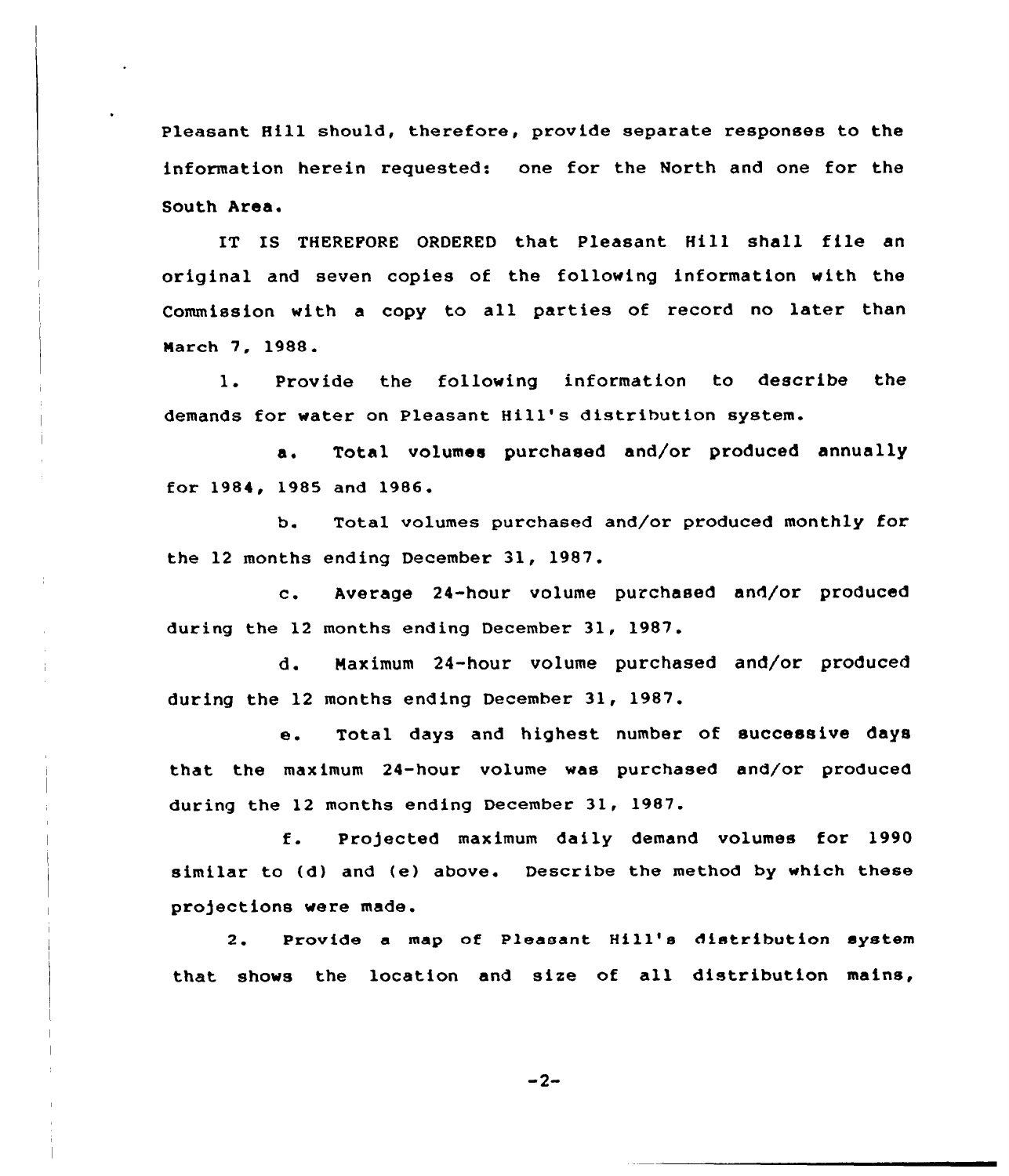storage tanks, pumping stations and any other signif icant features of the system. One inch on this map should not represent more than one mile on the ground.

3. Provide <sup>a</sup> description of each of Pleasant Hill's storage facilities including their locations on the system and show total volume of storage on the system.

4. List the difference in volumes between total storage and (a) maximum 24-hour volume produced and/or purchased, (b) average 24-hour volume and (c) minimum 24-hour volume.

5. Provide <sup>a</sup> list of Pleasant Hill's large volume customers by name and maximum monthly and 24-hour usage by volume and by percentage of Pleasant Hill's maximum monthly and 24-hour volumes, Describe these customers' water storage and/or distribution tacilities if any exist and any sales/purchase agreements now in effect for such customers. Explain any seasonal variations that affect the purchase volumes of any of these customers. Describe Pleasant Hill's curtailment plan, if applicable, to any of these customers. Do not list customers that are purchasing less than five percent of Pleasant Hill's maximum monthly volumes.

6. Provide a technical summary of operational deficiencies of Pleasant Hill's system that are known from experience or that have been indicated by hydraulic analyses.

7. Show names and addresses of Pleasant Hill's customers that are providing critical health services.

8. Show number of hours under present operating conditions that service can be continued to hospitals, schools and other similar facilities after an interruption of service by Pleasant

 $-3-$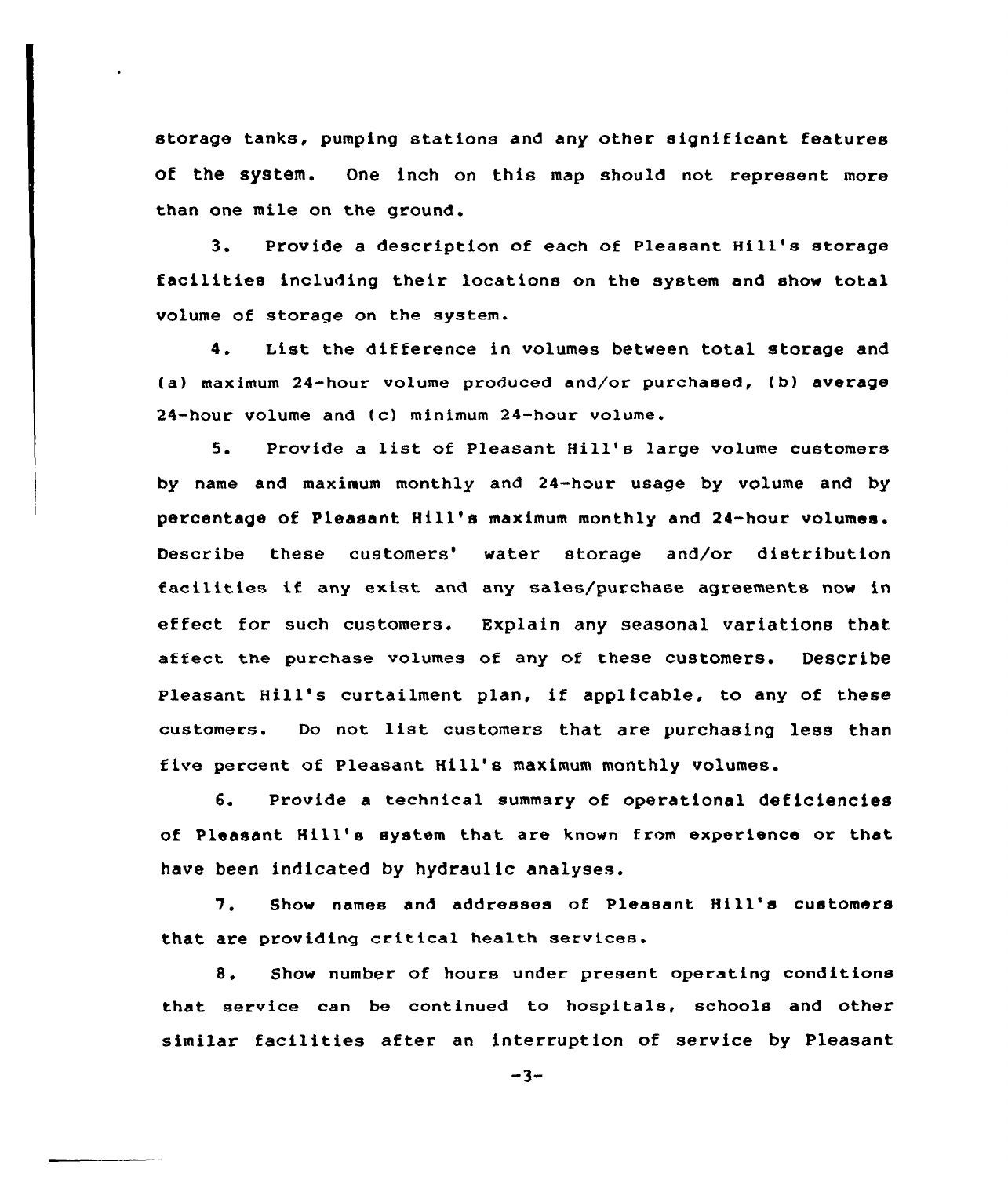Hill's supplier when the supply requirements to be met are:  $(a)$ maximum 24-hour volume, (b) average 24-hour volume and (c) minimum 24-hour volume. Provide supplemental information as needed to explain how results for (a), (b) and (c) were obtained.

9. Describe past periods of interruption by the supplier for Pleasant Hill. List dates and total days or hours of interruption.

1Q. Provide detailed information on supplier's system that delivers water to Pleasant Hill. Include location and capacity of (a) treatment plant, (b) pumping stations, (c) storage tanks and any other facilities required for the delivery of water to Pleasant Hill. Give the 24-hour capacity and maximum 24-hour production of plant for the 12 months ending December 31, 1987

Does Pleasant Hill's purchase agreement place a limit on 11. the daily or monthly volumes that its supplier will furnish? If so, define these limits. If supplier provides certain volumes of storage for Pleasant Hill, provide a copy of the agreement that insures the provision of this storage by supplier and a statement reflecting Pleasant Hill's assessment of reliability of the agreement. Provide <sup>a</sup> copy of pleasant Hill's purchase agreement if its particulars cannot he readily described and note the particulars of interest to the instant case. Describe any curtailment aspects of the contract.

12. Describe supplier's capability for delivery of water pressure and volume at each point of delivery to Pleasant Hill. Describe those features of supplier's system that limit its capacity for delivery of water pressure and volume to Pleasant

 $-4-$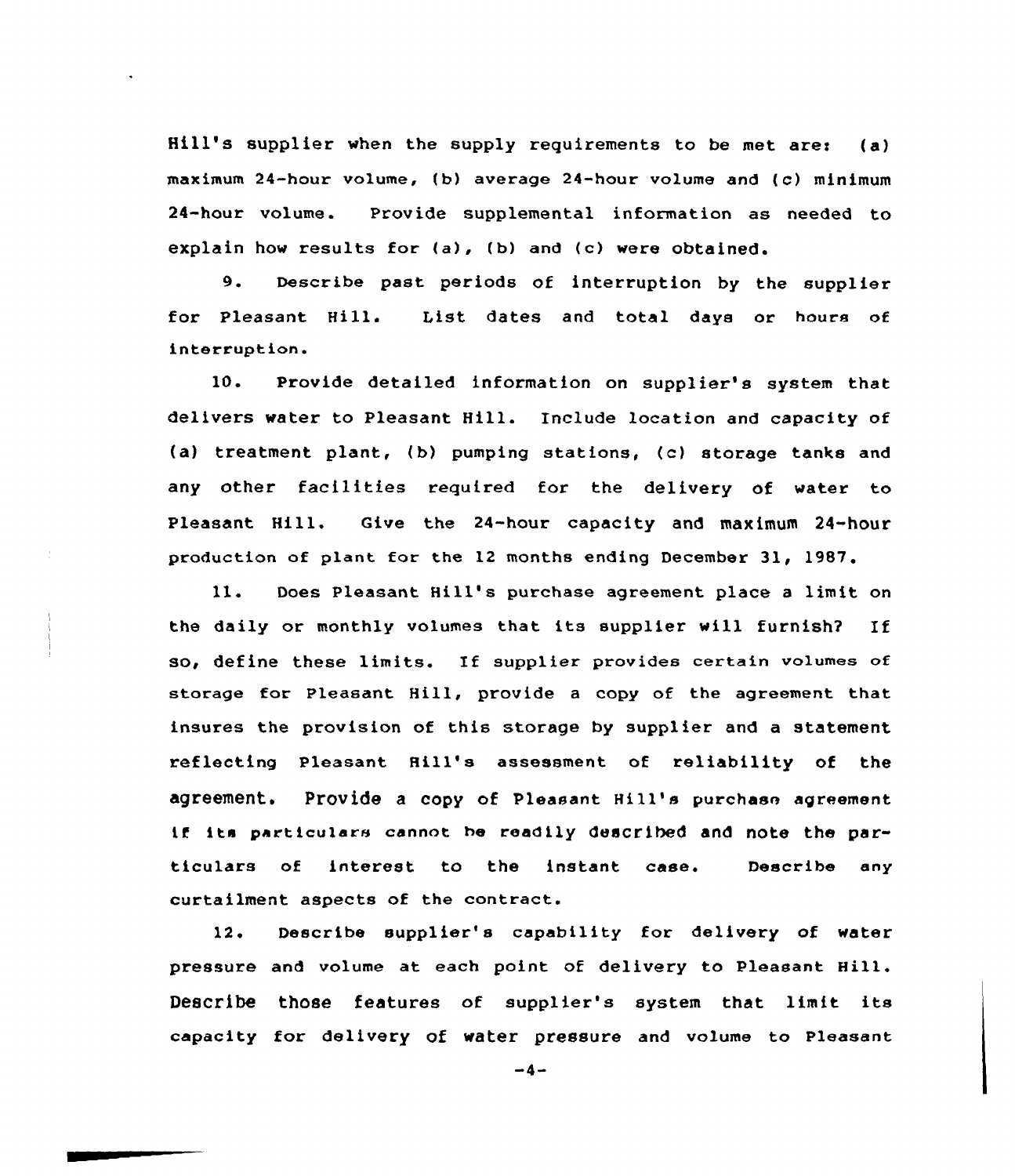Hill. Such features may include: (a) distance between supplier's tank and supplier's point of connection with Pleasant Hill, (b) size of the connecting main between Pleasant Hill and its supplier's tank, (c) capacity of supplier's treatment plant,  $(d)$ age of supplier's treatment plant, (e) condition of supplier's treatment plant, (f) capacity and condition of supplier's pumping stations and tanks and supplier's general ability to respond to the needs of Pleasant Hill.

13. If the Farmers Home Administration ('PmHA') is the holder of either all or a part of Pleasant Hill's long-term debt, provide <sup>a</sup> copy of an PmHA letter stating its position with regard to the storage volume provided by Pleasant Hill and its request for a deviation from PSC regulations.

14. Describe Pleasant Hill's planning to date including its efforts to secure financing for construction of additional storage facilities.

If the above listed items of information cannot be provided by March 7, 1988, Pleasant Hill should submit a motion for an extension of time stating the reason <sup>a</sup> delay is necessary and include <sup>a</sup> date hy which it will be furnished. Such motion will be considered by the Commission. Pleasant Hill shall furnish with each response the name of the witness who will be available for responding to questions concerning each item of information requested should a public hearing be required in this matter.

 $-5-$